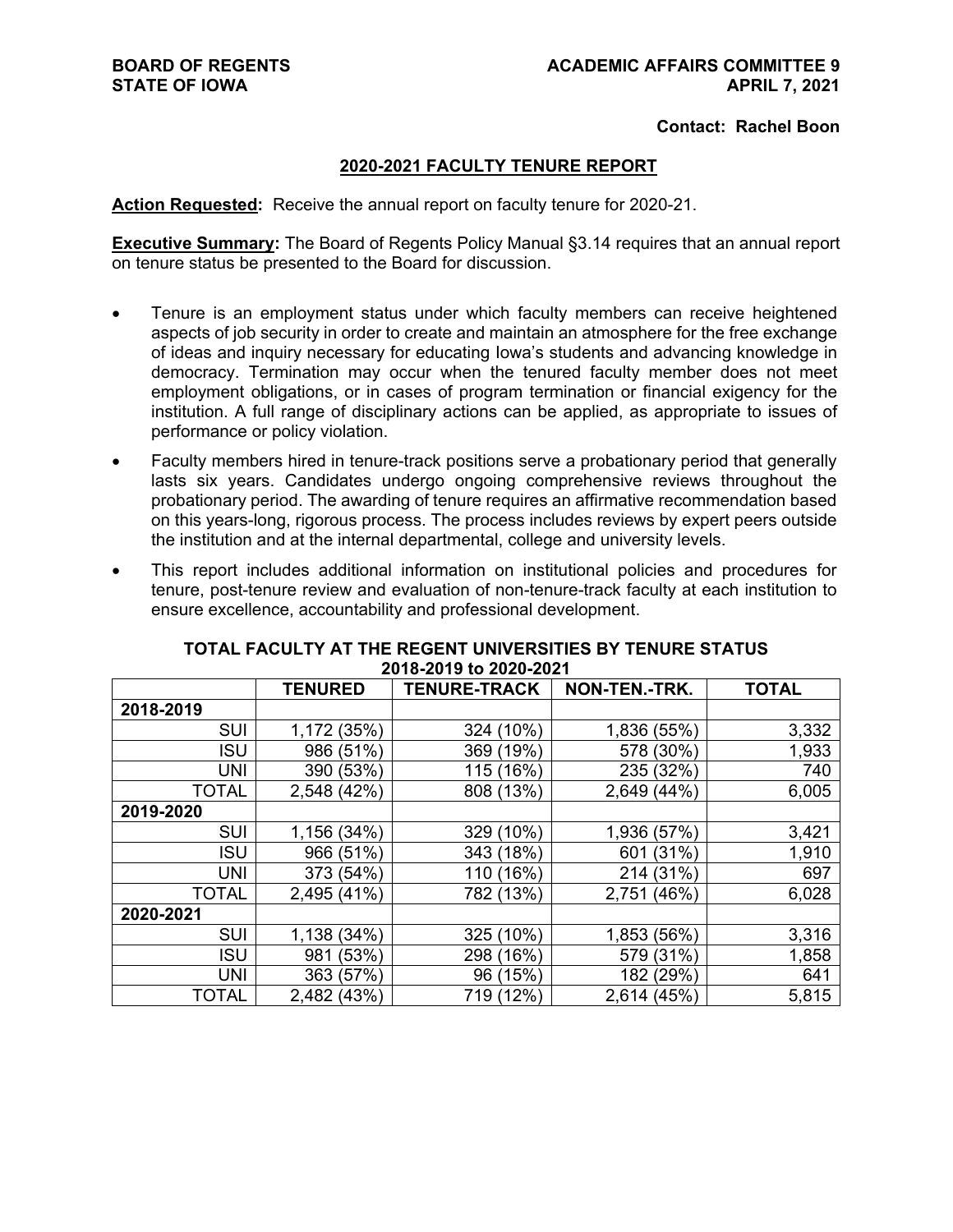# **IOWA STATE UNIVERSITY**

As part of the University's efforts to deliver an excellent educational experience for students, we continually invest in the success of all faculty through a standard process of regular review and continuous feedback. Key elements of this process are highlighted below.

#### *Position Responsibility Statement*

All faculty (tenure-eligible, tenured, term) have in place a Position Responsibility Statement (PRS) that describes the range of responsibilities undertaken by a faculty member (*Faculty Handbook* §3.4). The PRS is written and approved by both the faculty member and the department chair. Because responsibilities and duties change throughout faculty careers, the PRS is reviewed annually and updated as needed. The PRS allows for a flexible and individualized system of faculty review. The PRS description is general and includes only the significant responsibilities of the faculty member that are important in formal evaluations.

#### *Annual Evaluation of Faculty*

All faculty (tenure-eligible, tenured, term) are reviewed annually to evaluate performance with respect to position responsibilities and are grounded in the expectations outlined in the faculty member's PRS (*Faculty Handbook* §5.1.1.2). These reviews inform progress towards career advancement and identify areas of excellence and concern. The criteria by which faculty are evaluated are stated as part of each department's governance document.

Annual evaluations are carried out by the department chair and include evidence of teaching performance as well as evidence of productivity in research/creative activities; extension, clinical, or professional practice; and institutional service, as reflected in the individual's PRS. Evidence of teaching performance must include student ratings of teaching (both statistical and discursive) for all courses taught, as well as evidence of peer assessment of teaching. Faculty performance is evaluated as either satisfactory or unsatisfactory overall.

*Faculty Handbook* policy (§5.1.1.2.1) stipulates development and implementation of an action plan as a consequence for unsatisfactory faculty performance. The action plan guides improved performance in accordance with the faculty member's PRS. The action plan must include a list of action items to be accomplished that are detailed, clear and aligned with a timeline; a specified date for a mid-term evaluation; and a description of consequences if the action items are not completed by the designated timeline. If performance is deemed unsatisfactory for two consecutive years, a required peer-review process is implemented (post-tenure review for tenured faculty, peer review for other faculty).

#### *Preliminary Review of Tenure-Eligible Faculty*

All tenure-eligible faculty undergo a preliminary peer-review in the third year of their seven-year probationary period (*Faculty Handbook* §5.1.1.3). This peer review is an important aspect of Iowa State's evaluation of early-career faculty and their advancement toward promotion and tenure. This internal process includes presentation of a faculty portfolio that includes evidence of performance and productivity in all areas of the individual's PRS. Evidence of teaching performance must include student ratings of teaching as well as peer assessment of teaching. The preliminary review by the department informs the decision to reappoint the faculty member during the probationary period or to issue notice of non-renewal.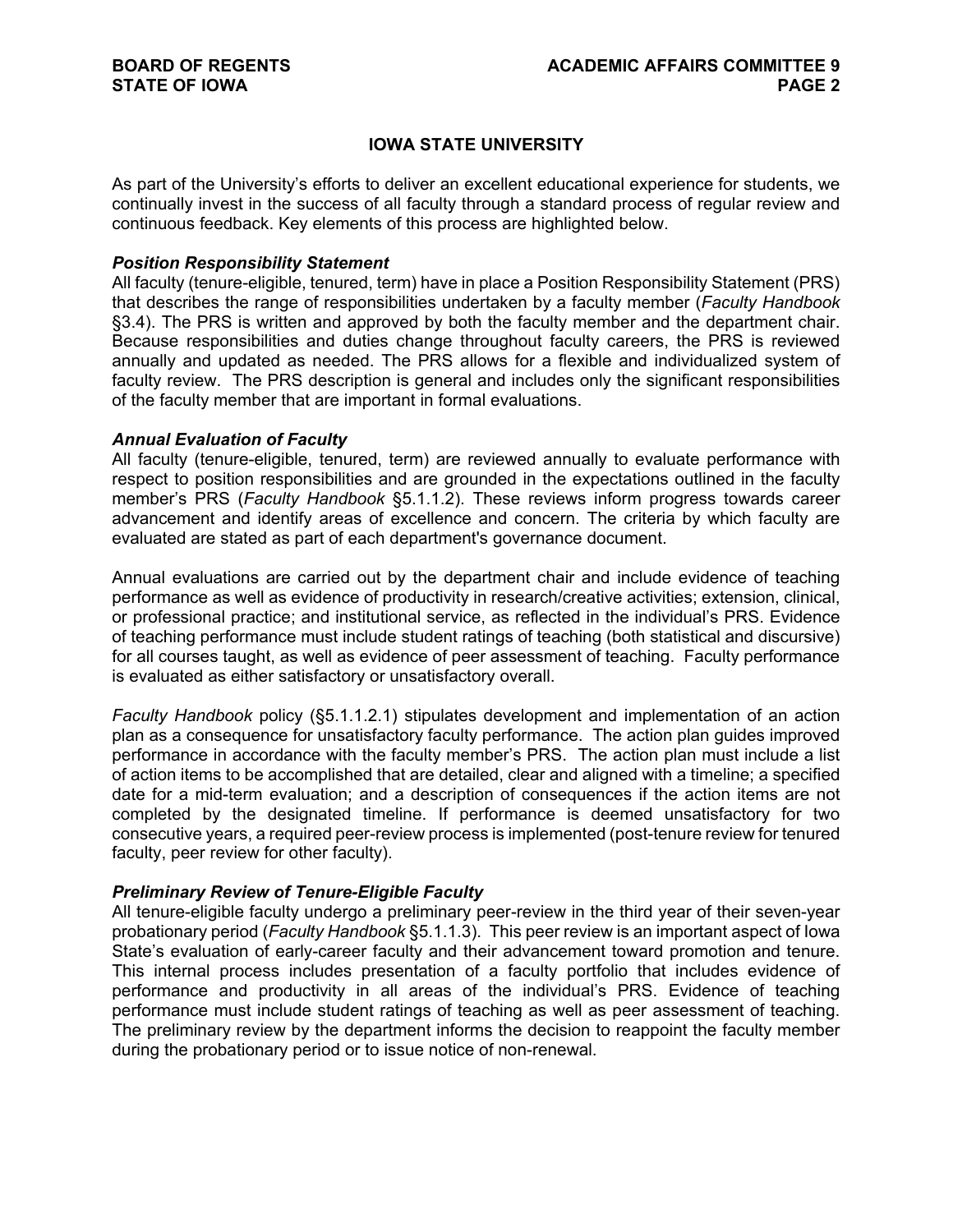# *Tenure Review*

All tenure-eligible faculty undergo a mandatory tenure and promotion review in the sixth year of their seven-year probationary period (*Faculty Handbook* §7.2). This review entails both internal and external peer review of all aspects of the faculty member's PRS. The criteria by which pretenure faculty are evaluated for promotion and tenure are consistent with a commitment to excellence in scholarship. Student ratings of teaching (statistical and discursive) are a required component of the faculty member's tenure portfolio.

#### *Post-Tenure Review*

The Post-Tenure Review (PTR) policy (*Faculty Handbook* §5.3.4) provides all tenured faculty with a formative peer evaluation of their accomplishments in accordance with their PRS. This peer review recognizes accomplishments and offers feedback on improving performance where needed. The policy delineates timeline, specific outcomes, and the roles of administrators in the peer review process. The PTR must occur at least every seven years and is also triggered following two consecutive unsatisfactory annual reviews. The PTR assessment is documented as being either "meeting expectations" or "below expectations".

For any aspect of performance deemed "below expectations," the department chair (with input from the peer review committee) must develop an action plan for improved performance. The policy requires a clear improvement plan, a timeline for evaluating acceptable progress, a description of consequences for not meeting expectations, and consequences of non-action. If a triggered PTR is "below expectations," a charge of "unacceptable performance of duty" may be filed (*Faculty Handbook* §7.2.2.6.1).

#### *Conduct Policy*

The University takes seriously the trust placed in its faculty and will take action to prevent misconduct and to hold accountable those it finds responsible. The Faculty Conduct Policy (*Faculty Handbook* §7.2) addresses faculty behavior that compromises the integrity of the University. In general, cause for sanction of a faculty member includes but is not limited to: professional dishonesty in teaching, research, extension or administrative activity; demonstrated incompetence; substantial and manifest neglect of duty, or serious misconduct prohibited by law, Board of Regents policies, or official university policies.

#### *Programming to Support Faculty Success*

The Office of the Senior Vice President and Provost supports faculty development through the faculty career cycle. The following list highlights some of the major programming:

- New Faculty Orientation is held annually in mid-August and in January to provide all new faculty with an introduction to university programs, policies, resources with a strong emphasis on teaching and scholarship.
- An individualized mentoring program is coordinated by the Provost's Office for all first-year tenure-eligible faculty. College-level peer mentors provide another level of disciplinespecific mentoring support for all early-career faculty.
- A series of monthly Faculty Development Workshops includes presentations on, for example, Effective Mentoring, Working with Graduate Students, Public Classroom, Advancing Your Career, Managing Classroom Disruptions, etc.
- Individual academic colleges offer career development workshops on advancing through to promotion and tenure for both tenure-eligible and mid-career faculty.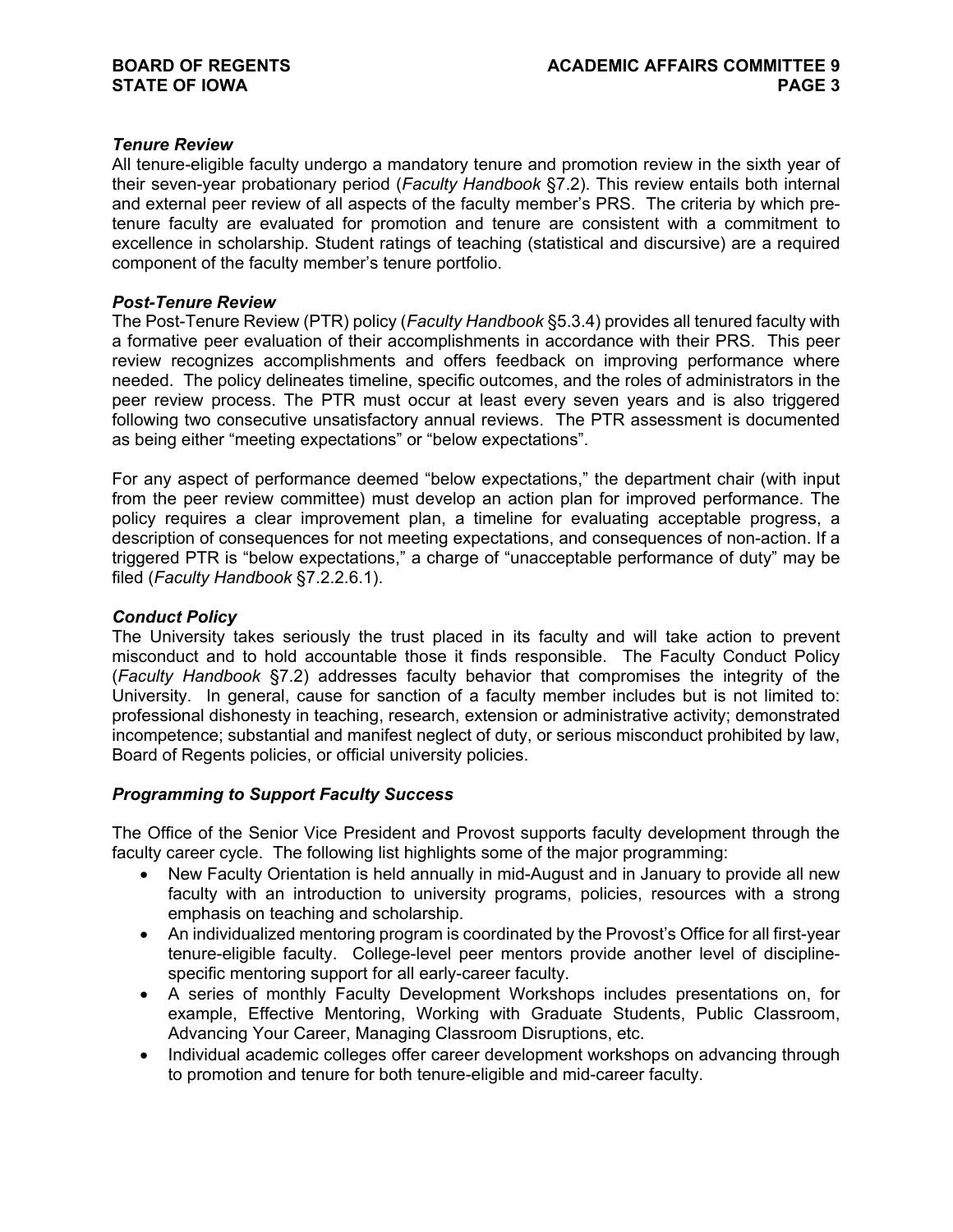# **STATE OF IOWA**

- The ADVANCE Program offers regular workshops on department climate and career advancement for all faculty.
- The Office of the Vice President for Research (VPR) offers numerous workshops and programs each year on topics such as successful grant writing, getting to know federal granting agencies, collaborating with industry, and interdisciplinary research.

# *Center for Excellence in Learning and Teaching*

ISU's *Center for Excellence in Learning and Teaching (CELT)* is a vibrant hub of innovation and support that partners with faculty to continually advance student-centered learning. With a focus on teaching excellence, CELT offers targeted programming for faculty on a broad range of teaching strategies such as online course design, flipped classrooms, team-based learning, and online engagement. In addition, CELT continues to offer a Course Design Institute during the semester breaks which allows faculty focused time to design (or redesign) a more effective online or hybrid course. Each August, CELT leads an Effective Teaching Symposium for all new faculty to assist with their transition to ISU.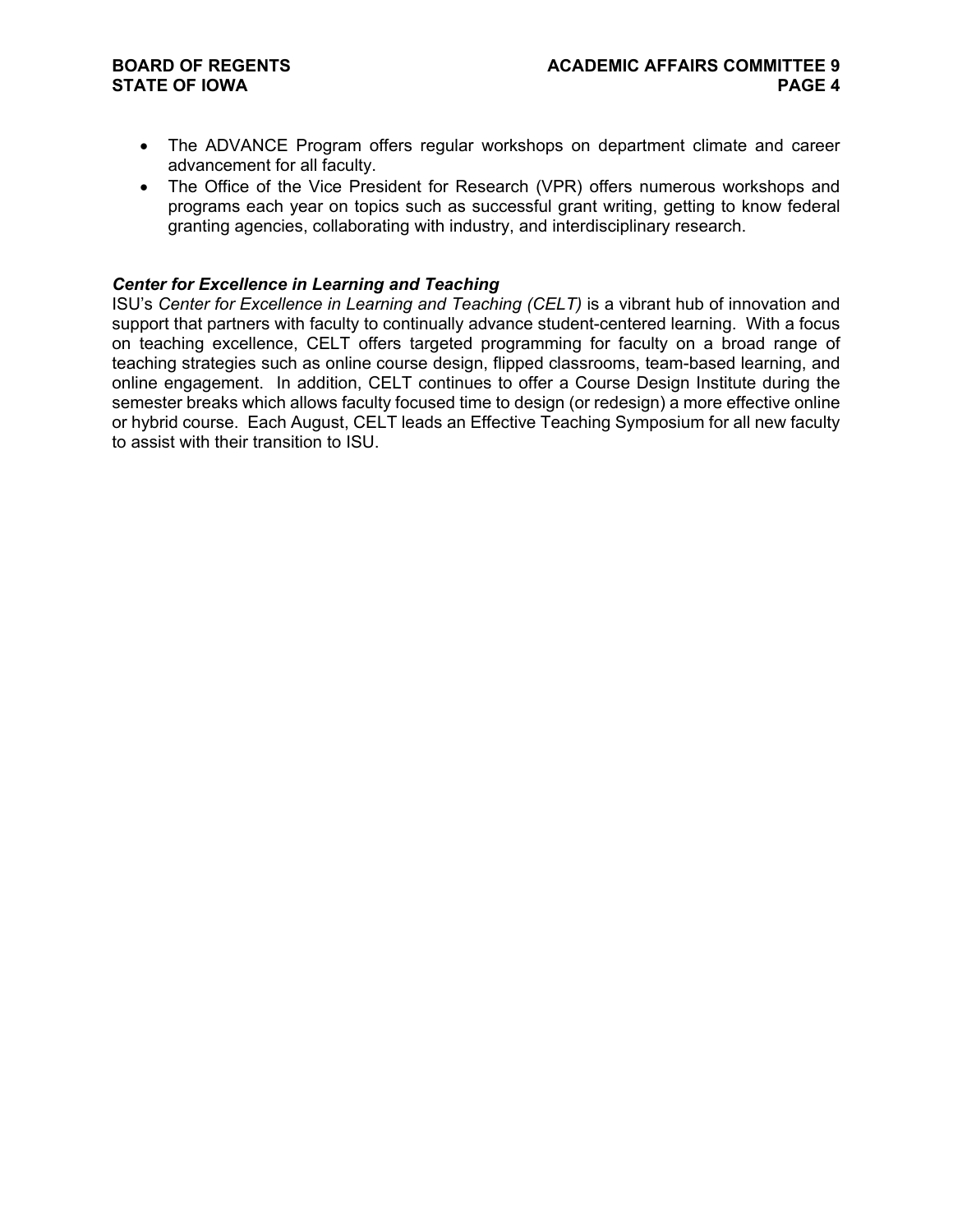### **UNIVERSITY OF NORTHERN IOWA**

A central goal of the University of Northern Iowa is that all students be afforded a high-quality learning environment for the development of the knowledge and skills necessary for professional careers and productive citizenship. Tenured faculty members have an especially important role to play in sustaining and enhancing an academic environment in which free and rigorous inquiry can be pursued. Given their central role in serving our students and the wider community, it is critically important for the tenured faculty to be provided a mechanism for periodic assessment and reflection. UNI implements a comprehensive system of faculty evaluation to ensure ongoing productivity and accountability, and mandates tenured faculty be assessed annually and longitudinally over the entire span of their careers.

#### **1. Tenure Review Policy/Process**

At the University of Northern Iowa, general evaluation procedures, as well as Tenure policies and procedures, are defined in Chapter Three of the Faculty Handbook (see [https://provost.uni.edu/sites/default/files/faculty\\_handbook\\_-\\_july\\_1\\_2020\\_-](https://provost.uni.edu/sites/default/files/faculty_handbook_-_july_1_2020_-_june_30_2021.pdf) [\\_june\\_30\\_2021.pdf.](https://provost.uni.edu/sites/default/files/faculty_handbook_-_july_1_2020_-_june_30_2021.pdf) Tenure acquisition requires that candidates have a documented record of accomplishment in teaching, scholarship, and professional service. Evaluation for tenure and promotion is required during the sixth year of probationary service.

#### **2. Accountability Measures**

In 2019 faculty and administrators updated the university's comprehensive system of evaluation, developing university guiding standards, departmental standards and criteria, and post-tenure reviews, which has greatly enhanced the overall process for the evaluation of all faculty in all ranks and work portfolios.

Currently, departments have processes and criteria in place for utilization in evaluating teaching, scholarship, and service. All aspects of faculty members' portfolios are thoroughly examined and reviewed by all evaluating bodies, as documented below, to ensure candidates have the ability to effectively apply the doctorate or other comparable terminal degree-level of training to teaching, scholarship and research work, and professional service before receiving tenure.

#### **Annual Reviews**

Chapter Three of the current Faculty Handbook provides specific procedures for evaluation of teaching, scholarship, and professional publications; artistic productivity; professional growth; participation in University activities; and contributions to the general welfare of the university, community, state, and nation.

Probationary faculty members on the tenure-track are evaluated annually by a departmental Professional Assessment Committee (PAC) of their peers and twice per year by their department head. The college deans and the provost review the evaluations of the PAC and department head, as well as extensive materials collected in a robust portfolio, in making their judgments about faculty performance. The evaluation of teaching includes a review of teaching artifacts, classroom observation results, and examinations of student assessments of teaching. At UNI, only after an affirmative judgment as to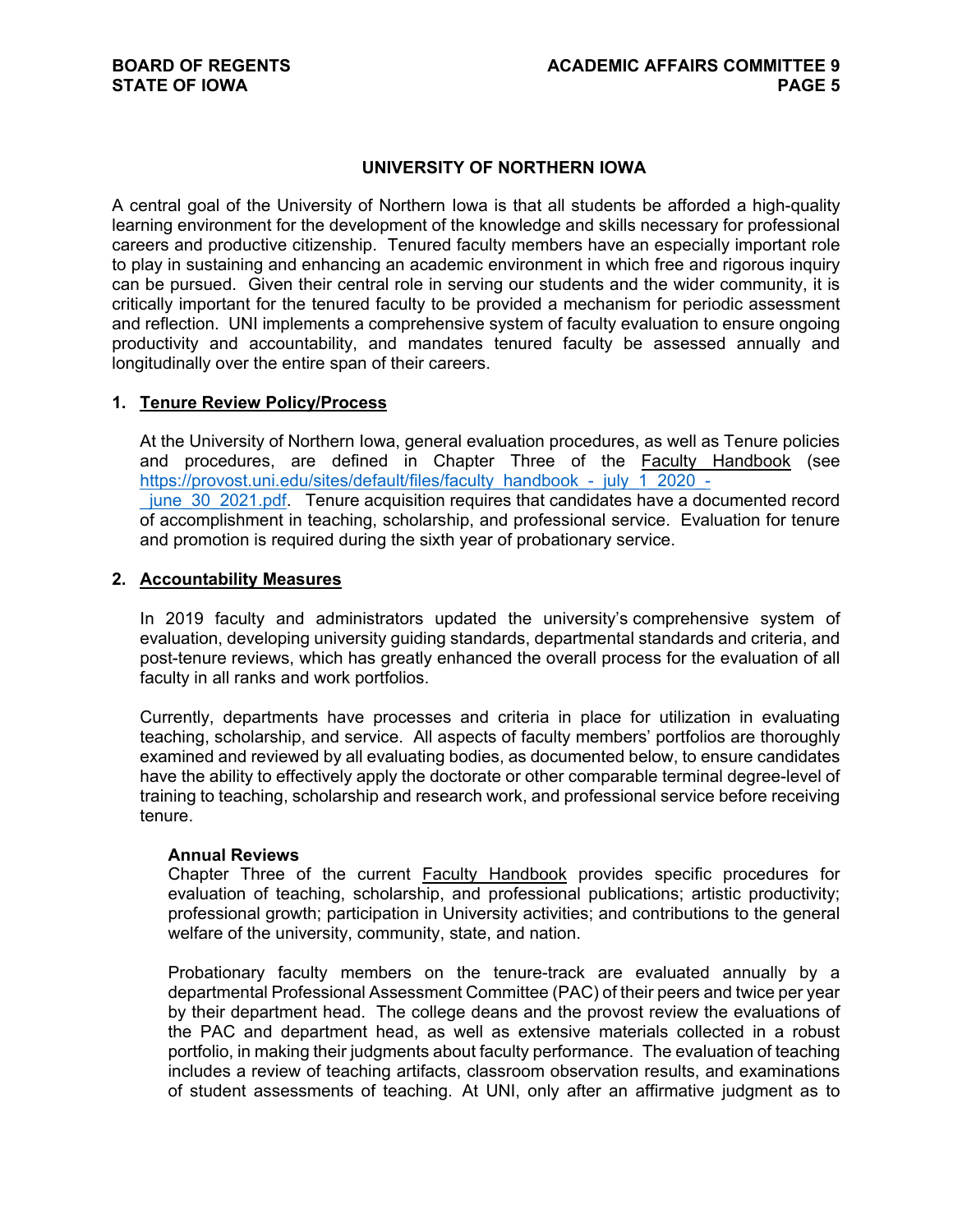documented teaching effectiveness has been made can serious consideration be given to an evaluation of scholarship and service. Teaching excellence is expected in the classroom by UNI professors.

#### **Student Assessments**

Student assessments of teaching are required in every course and are administered during the fall and spring of each academic year for all probationary, renewable term and temporary faculty (Chapter 3, Subparagraph 3.5d.1a). Tenured faculty members are required to conduct student assessments of teaching for all courses taught in the fall (Chapter 3, Subparagraph 3.5d.1b). The student assessment instrument includes both summative and formative response items to assist faculty in improving or reinforcing their teaching methods. The results of student assessments are analyzed and utilized during evaluation periods in addition to the required submission of materials, including annual goals and reflection, results from teaching observations, teaching philosophy, and syllabi. These overall criteria measure faculty performance in teaching.

#### **Merit Reviews**

In addition to annual and tenure and promotion reviews, every faculty member's teaching, scholarship, and service performance is evaluated at the end of each academic year for purposes of assessing overall performance, recognizing accomplishments or any deficiencies to be addressed in teaching, scholarship, or service, and consideration for merit. Faculty members are required to submit an extensive Faculty Activity Report detailing their annual work, including teaching, scholarly and service accomplishments documented in a SharePoint system for a comprehensive evaluative review by the administration.

#### **Post-tenure Review**

All evaluation reviews of faculty members' performance at the University of Northern Iowa are specified in the Faculty Handbook. Under the current evaluation provisions of Chapter Three of this handbook, there are three mechanisms for post-tenure review of faculty members. First, a tenured assistant or associate professor may apply for a review that may lead to a promotion to either associate or full professor. Second, all tenured faculty members are evaluated annually by their department head (Chapter 3, Section 3.13 Annual Evaluation). Student assessments are reviewed by each faculty member and their department head during these annual evaluations. Third, faculty are evaluated after receiving tenure through a comprehensive post-tenure review system, which affords the opportunity for the professional performance of each tenured faculty member to be assessed longitudinally every six years (Chapter 3, Section 3.16).

The Post-Tenure Review process includes a Summary Review for those meeting expectations during annual reviews and an extensive Comprehensive Review if a faculty member receives a Needs Improvement designation in one or more review areas during annual reviews. Deficient performance requires a Performance Improvement Plan, which contains specific actions and measures to address the deficiencies found in the review. Sanctions for deficient performance are currently being developed and will be considered for upcoming implementation. Section 12.5 of the Faculty Handbook allows for the dismissal of tenured faculty members.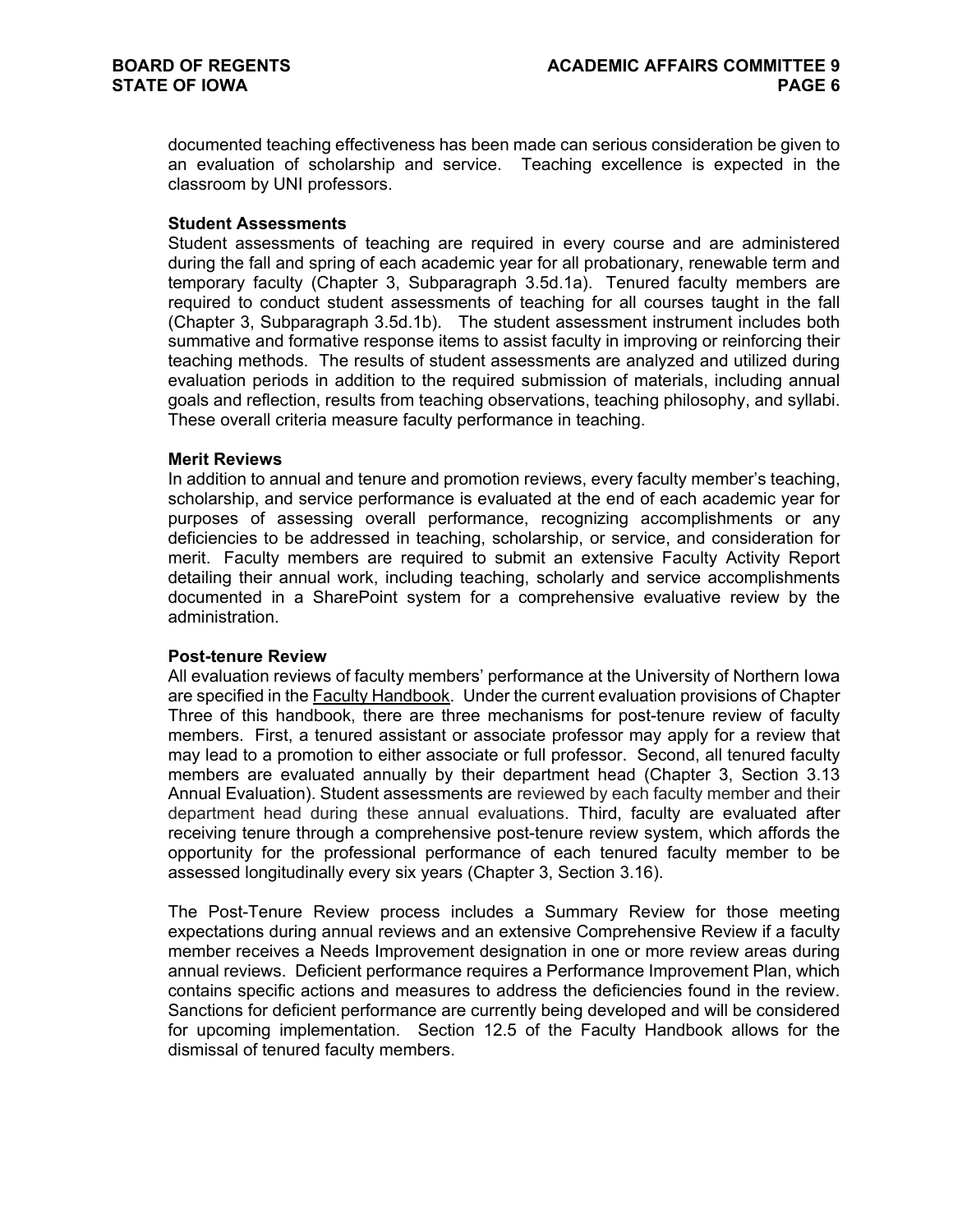# **Evaluation of Teaching for non-tenure track faculty members**

The Faculty Handbook at UNI recognizes four types of non-tenure track appointments (Chapter 2) including those designated as temporary, term (1-4 years), renewable term, or clinical. A more expansive evaluation and promotion system, which was implemented in 2019, is currently utilized for all non-tenure track faculty appointments.

All non-tenure track faculty members are evaluated for possible appointment continuance, promotion or rehiring consideration according to their classifications as noted below:

- Temporary (Adjunct) appointments (Chapter 2, Section 2.2) are usually for one year or less. Temporary appointments automatically terminate at the end of the stipulated term with no expectation of renewal. Faculty members with these appointments are commonly referred to as adjunct professors and are expected to teach assigned courses only. These faculty members are assessed by department heads through direct classroom observations and reviews of student assessments.
- Term appointments (Chapter 2, Section 2.3) are full-time for a minimum of one and a maximum of four years. Faculty members on term appointments primarily engage in teaching activities, although many departments also have service expectations. Some term faculty also voluntarily engage in scholarly/creative activities as a means of enhancing their future prospects in the academic job market. These faculty members are evaluated by department heads through direct classroom observations and reviews of scholarly activities, or service, as well as a review of student assessments.
- Renewable term appointments (Chapter 2, Section 2.5) are only made at the instructor rank and carry an initial probationary term of two years. After that term, the instructor can be renewed on a year-to-year basis. Faculty members on renewable term appointments are expected to both teach and contribute to the service mission of the University. Their performance is assessed annually by a departmental PAC, department head, dean and the provost using the full evaluation procedures of Chapter Three of the Faculty Handbook. During the second year of their official appointment and onward, subsequent appointments follow a satisfactory performance evaluation by the Professional Assessment Committee and the University Administration for continuance. Upon a successful review future appointments are for one year at a time.
- Clinical Faculty hold faculty positions through which they contribute to the service, teaching, and/or outreach missions of the University, and they are not eligible for tenure. They may be part-time, term, or renewable term appointments and are evaluated according to the documented procedures as noted above.

#### **Professional Development and Support**

The University of Northern Iowa Center for Excellence in Teaching and Learning (CETL) seeks to engage, explore, and enhance the practice of teaching and the culture of learning for faculty. The CETL:

- offers opportunities for reflection and conversations on teaching and learning that cultivate and value the variety and diversity of teaching and learning taking place at UNI;
- promotes research-based pedagogies and practices that encourage student engagement and success;
- supports the professional and career development of the campus teaching community;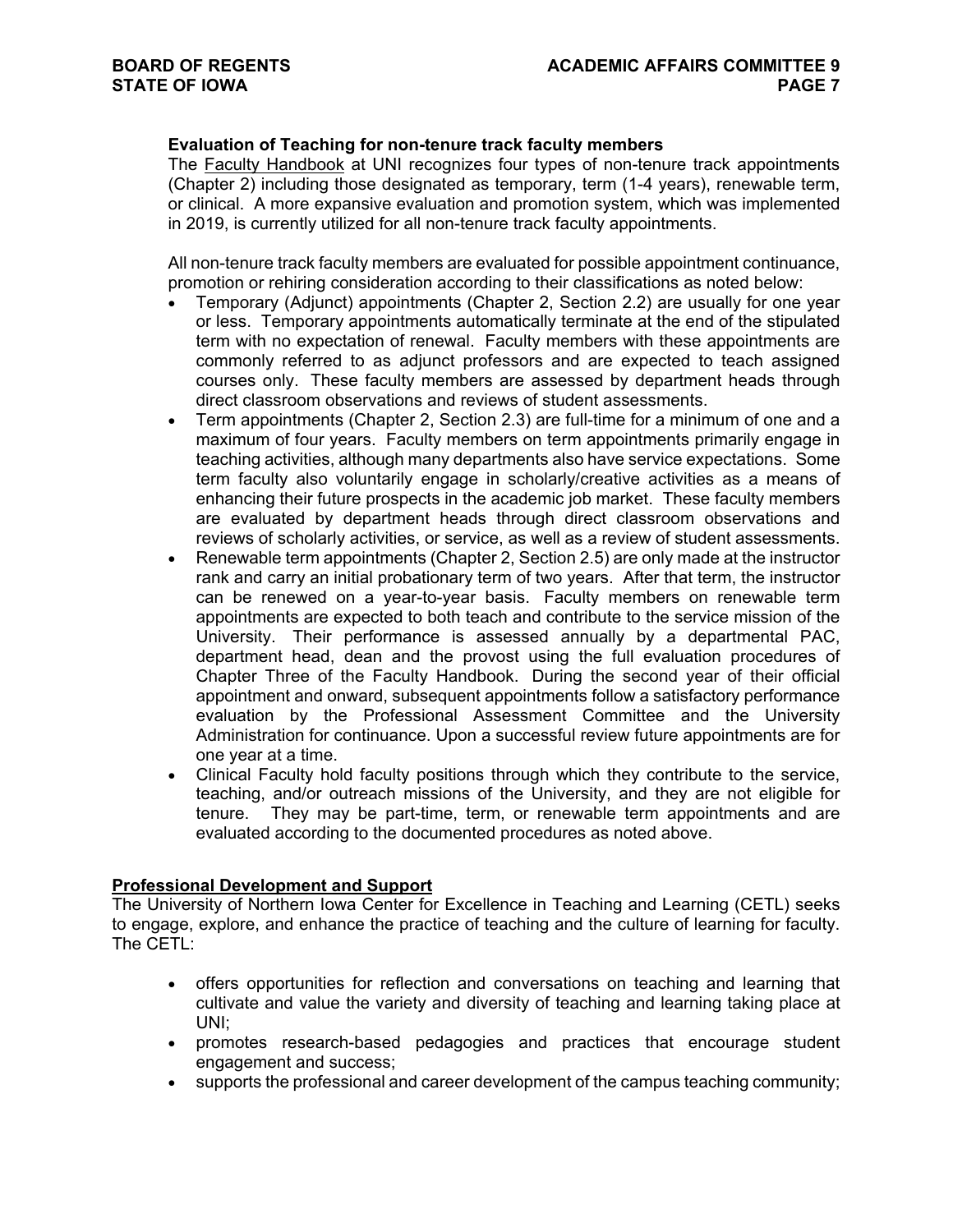# **STATE OF IOWA**

- designs programming in collaboration with individuals, departments and programs on and off campus that is aligned with UNI's institutional mission and strategic goals;
- and acts as a campus-wide clearinghouse for opportunities to enhance teaching and learning, and to share campus resources and expertise

Programming is offered year-round and includes:

- Fall Faculty Workshop an interactive half-day event to launch the academic year
- New Faculty Orientation two days of programming introduce faculty to institutional services and support, and to open conversations on DEI issues and pedagogy
- New Faculty Colloquium a semester-long curriculum for new faculty members that addresses topics in learning about institutional functions, faculty development and faculty success
- Reading groups four new titles selected each semester
- Discussion circles created on demand to address common topical interests
- Individual consultations
- Departmental visits and presentations
- Monthly schedule of unique faculty development programming: presentations, panels, workshops
- Small Group Instructional Diagnosis (SGID) mid-term course evaluation that uses an outside facilitator to conduct a discussion with students and to provide feedback to an instructor
- Curation and creation of archived on-demand resources
- Students as consultants on teaching (SCOT) initiatives
- What Your Students Want You to Know (WYSWYTK) student panel series
- Annual course design academies

Expertise and support related to online learning is centered in Continuing and Distance Education (CDE), while a suite of supported technology tools and related pedagogy is offered by Educational Technology and Media Services (ETMS). The Rod Library faculty work directly with faculty to develop resources, assignments, instruction, and more.

All of these development opportunities enhanced faculty delivery of courses during the pandemic to ensure quality instruction continued for UNI students.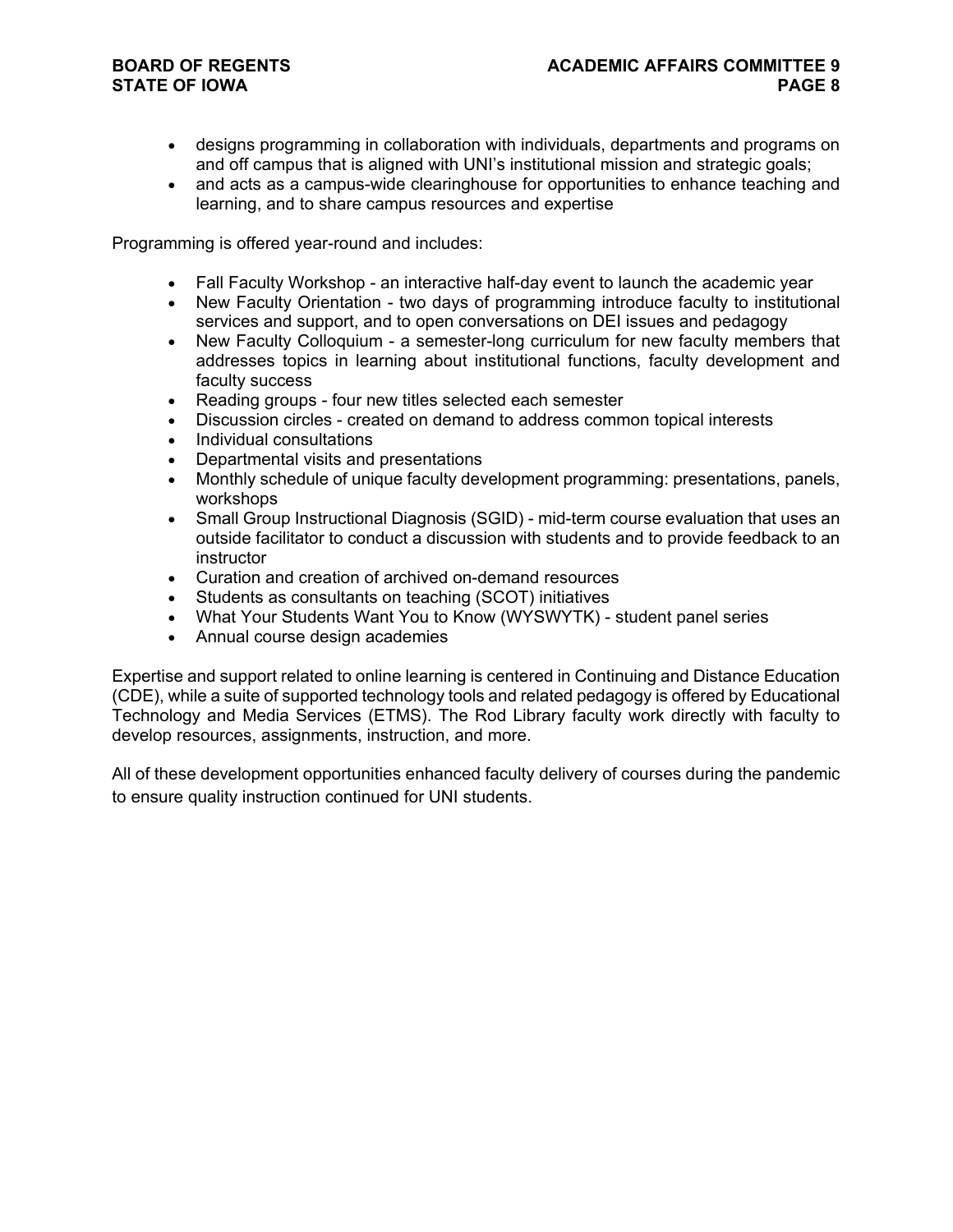# **UNIVERSITY OF IOWA**

The University of Iowa ensures the quality of its tenure-track/tenured faculty via the following policies and procedures.

# **1. TENURE REVIEW POLICY/PROCESS**

The following policies can be found in the **Faculty** policy section of the UI Operations Manual [\(III](https://opsmanual.uiowa.edu/human-resources/faculty)  [10\)](https://opsmanual.uiowa.edu/human-resources/faculty) and describe the process for the review of pre-tenure faculty members:

- **Faculty - Criteria for Promotion** [\(III 10.2\)](https://opsmanual.uiowa.edu/human-resources/faculty#10.2) states: "*The criteria for promotions include teaching, research, and other professional contributions. Since teaching and research are the central functions of the faculty, other professional contributions are considered subsidiary to these fundamental tasks."*
- **Length of Probationary Status** [\(III 10.5\(b\)\)](https://opsmanual.uiowa.edu/human-resources/faculty/review-and-promotion-procedures): "*For assistant professors, the normal time in rank is six years, unless the college has established a longer probationary period norm [\(III](https://opsmanual.uiowa.edu/human-resources/faculty/tenure-and-non-tenure-appointments)  [10.1a\(4\)\(c\)\)](https://opsmanual.uiowa.edu/human-resources/faculty/tenure-and-non-tenure-appointments), and for associate professors seven years (see paragraph a above).*"
- **Reappointment Review** [\(III 10.1a\(4\)\(b\)\)](https://opsmanual.uiowa.edu/human-resources/faculty/tenure-and-non-tenure-appointments): "Most initial probationary appointments at the *University of Iowa are for 1) three years for colleges having a collegiate norm to make a tenure decision of not more than six years, or 2) four years for any college having a collegiate norm to make a tenure decision of more than six years, at the end of which time the candidate can*  be reappointed following a reappointment review. See paragraph (c) below. With the approval *of the DEO, the dean of the college, and the Executive Vice President and Provost shorter initial appointments can be made*."
- **Time in Which to Make Tenure Decision** [\(III 10.1a\(4\)\(c\)\)](https://opsmanual.uiowa.edu/human-resources/faculty/tenure-and-non-tenure-appointments): "*The norm for making the tenure decision shall be the sixth year of probationary service, except for the Colleges of Law, Medicine, and Dentistry. The norm for the College of Law shall be the fifth year. The Colleges of Dentistry and Medicine may establish a norm of no more than eight years for all tenure track faculty members with significant patient care responsibilities. Other faculty in these two colleges will be subject to the six year norm. A new collegiate norm of more than six years must be approved by a majority of the tenured faculty of the respective college, the dean of the respective college, and the Executive Vice President and Provost. The new norm becomes effective upon approval by the Executive Vice President and Provost. Other colleges may request that the [Faculty Senate](https://uiowa.edu/facultysenate/) authorize consideration of changes in their own collegiate norms*."
- Further information can be found in the **Review and Promotion Procedures** [\(III 10.5\)](https://opsmanual.uiowa.edu/human-resources/faculty#10.5) and the Office of the Provost issues guidance in a *[Procedures for Tenure and Promotion Decision-](https://www.provost.uiowa.edu/sites/provost.uiowa.edu/files/prom_ten_proc_TT.pdf)[Making](https://www.provost.uiowa.edu/sites/provost.uiowa.edu/files/prom_ten_proc_TT.pdf)* document. This procedural document is used by all academic units of the University to help ensure that the decision to grant tenure is based on systematic evaluation and documentation of faculty members' teaching effectiveness, scholarship, and service contributions. University policy also states that each academic unit may develop a statement of policies and procedures to be used by that unit for faculty appointments, evaluations, and promotions that supplements the general University policies and procedures.
- **Student Evaluation of Instructional Performance.** Teaching is fundamental to the mission of the university and evaluation of teaching effectiveness is a critical part of the tenure decision. Methods for evaluating and supporting tenured faculty instructional performance, and supporting resources, include ACE (Assessing the Classroom Environment) Student Evaluations, Peer Review of Teaching, Office of Teaching, Learning & Technology Center for Teaching, and the Office of Assessment.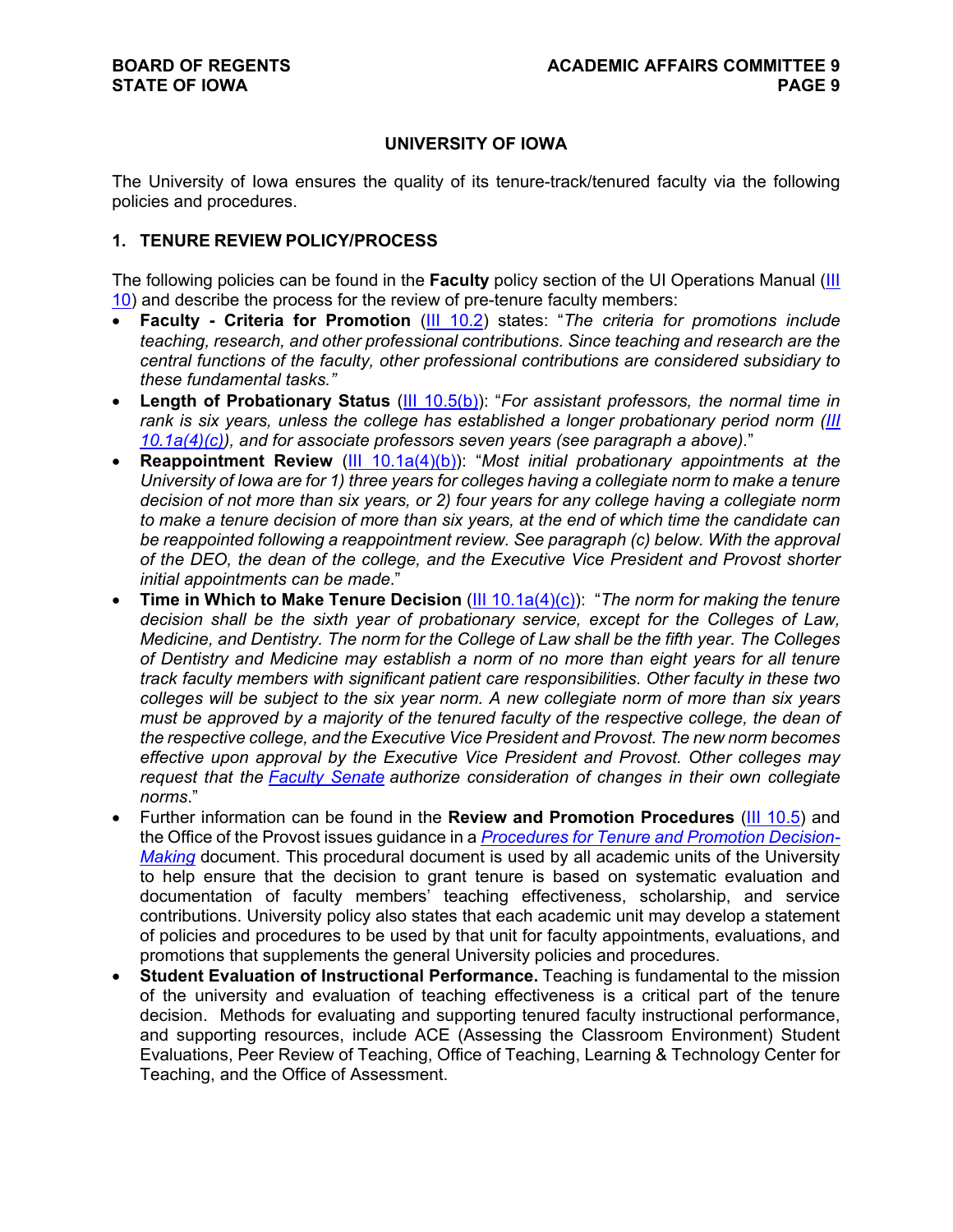- A) **[ACE Online Course Evaluations](https://teach.its.uiowa.edu/technology-tools/ace-online-course-evaluations)**: An ACE Evaluation Task Force was convened in Spring 2018 to review student response rates, formative assessment, peer review of teaching and training and policies for instructional effectiveness and improvement. The task force included co-chairs (Kenneth Brown, associate dean in Tippie College of Business and Annette Beck, director in the Office of Teaching, Learning & Technology), associate deans, faculty and students. The task force was sponsored by the Office of the Provost and preliminary recommendations were shared with campus in 2020. The overall goal is to improve instruction, using a three-tier approach that includes student, faculty and administrative perspectives. One change made was to reassess the types of questions asked to ensure assessment of content and delivery. Additional processes and structures around operational recommendations continue to be evaluated and implemented.
- B) **Peer Review of Teaching:** The *[Procedural Guidelines for Tenure and Promotion](https://www.provost.uiowa.edu/sites/provost.uiowa.edu/files/prom_ten_proc_TT.pdf)  [Decision-Making](https://www.provost.uiowa.edu/sites/provost.uiowa.edu/files/prom_ten_proc_TT.pdf)* instructs colleges to develop processes for **peer review of faculty teaching**. Generally, colleges require senior faculty members in units to evaluate classroom teaching and review written and electronic course materials. College guidelines for peer review of teaching are tailored to the various types of teaching that occur in the units of that college (e.g., large classroom, small seminar or laboratory teaching, clinical teaching). Together, the student and peer evaluations provide substantial information to help faculty members assess and improve their teaching and assist senior faculty members and administrators when they make promotion and tenure decisions.
- C) The **[Office of Teaching, Learning & Technology's Center for Teaching](https://teach.its.uiowa.edu/organizations/center-teaching)** is also a key resource for teaching assessment and development. The center offers workshops, classroom observations, [Class Assessment by Student Interviews](https://teach.its.uiowa.edu/class-assessment-student-interview-classi) (CLASSI), and many other forms of professional development to support teaching excellence among faculty members, graduate teaching assistants, and others on campus.
- D) **Office of Assessment:** The Associate Provost for Undergraduate Education supports the **[Office of Assessment](http://www.uiowa.edu/assessment)**, which assists outcomes assessment in departments by:
	- Consulting on design and use of assessment strategies,
	- Facilitating access to institutional data that help address department assessment questions,
	- Providing department-specific reports of campus survey data, and
	- Compiling department summaries of lessons learned and actions taken based on their assessment efforts.

# 2. **POST-TENURE REVIEW POLICIES**

Per the **Review of Tenured Faculty Members** policy [\(III 10.7\)](https://opsmanual.uiowa.edu/human-resources/faculty#10.7), all tenured faculty members shall receive an annual and five-year performance review.

A) **Annual review of tenured faculty.** *An annual performance review of all tenured faculty members, through a process developed by the unit head (DEO, or equivalent) in consultation with the faculty of the department, or in non-departmental units with the*  faculty of the college, and approved by the dean and Provost, is conducted by the unit *head as part of the salary-setting process. Review of tenured faculty shall include an evaluation of research/scholarship, teaching, and service. As part of this review, each*  faculty member must make available to the unit head materials specified in the statement *of the department's review process (e.g., vitae, teaching evaluations, etc.).*